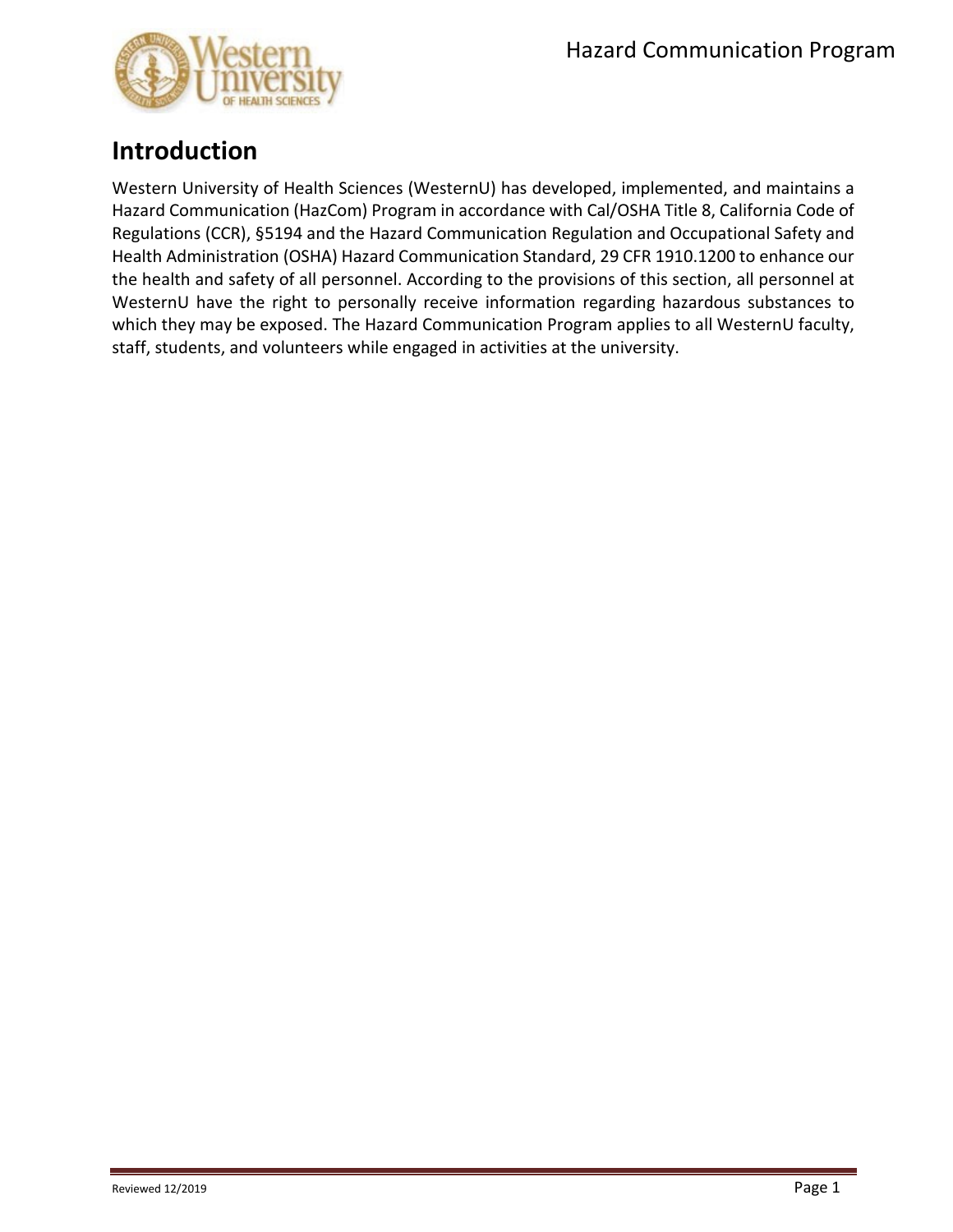

## **Purpose**

WesternU Hazard Communication Program defines the requirements and responsibilities for informing and training personnel about hazardous chemicals in their workplace. A chemical manufacturer determines and communicates the hazards of a chemical they produce via a safety data sheet (SDS). Employers are then required to communicate to their personnel the associated hazards of workplace chemicals.

WesternU's Hazard Communication Program (HazCom) includes the following components:

- Written HazCom Program
- Informing Contractors
- Hazardous chemicals List
- Proposition 65 List of Chemicals
- Hazard Identification, Reduction and Controls
- Safety Data Sheets (SDS) and Globally Harmonized System (GHS)
- Personnel information and training
- Hazardous non routine training
- Regulations
- Emergency Response

#### **Scope**

This written program applies to all personnel who use hazardous chemicals in routine work processes and to any chemical that is known to be present in the workplace in such a manner that personnel may be exposed under normal conditions of use or due to an unforeseeable emergency.

## **Responsibilities**

WesternU's Chief Operating Officer (COO) is ultimately responsible for the effective implementation of the University's Environmental Health & Safety (EH&S) Programs, including the HazCom Program at all facilities under WesternU control. General policies, which govern the activities and responsibilities of the EH&S program, are established under the authority of the COO.

#### **Environmental Health & Safety (EH&S)**

As designated by the COO, EH&S has the full authority and responsibility for developing, implementing and maintaining the Hazard Communication Program. EH&S's duties include:

- Providing overall administrative support for the HazCom Program, including interpretation of the regulation;
- Assisting supervisors in identifying hazardous materials and potentially hazardous operations in the workplace;
- Maintaining a university wide chemical inventory;
- Recommending appropriate engineering controls, administrative controls, and personal protective equipment (PPE);
- Assisting departments with employee training resources and documentation;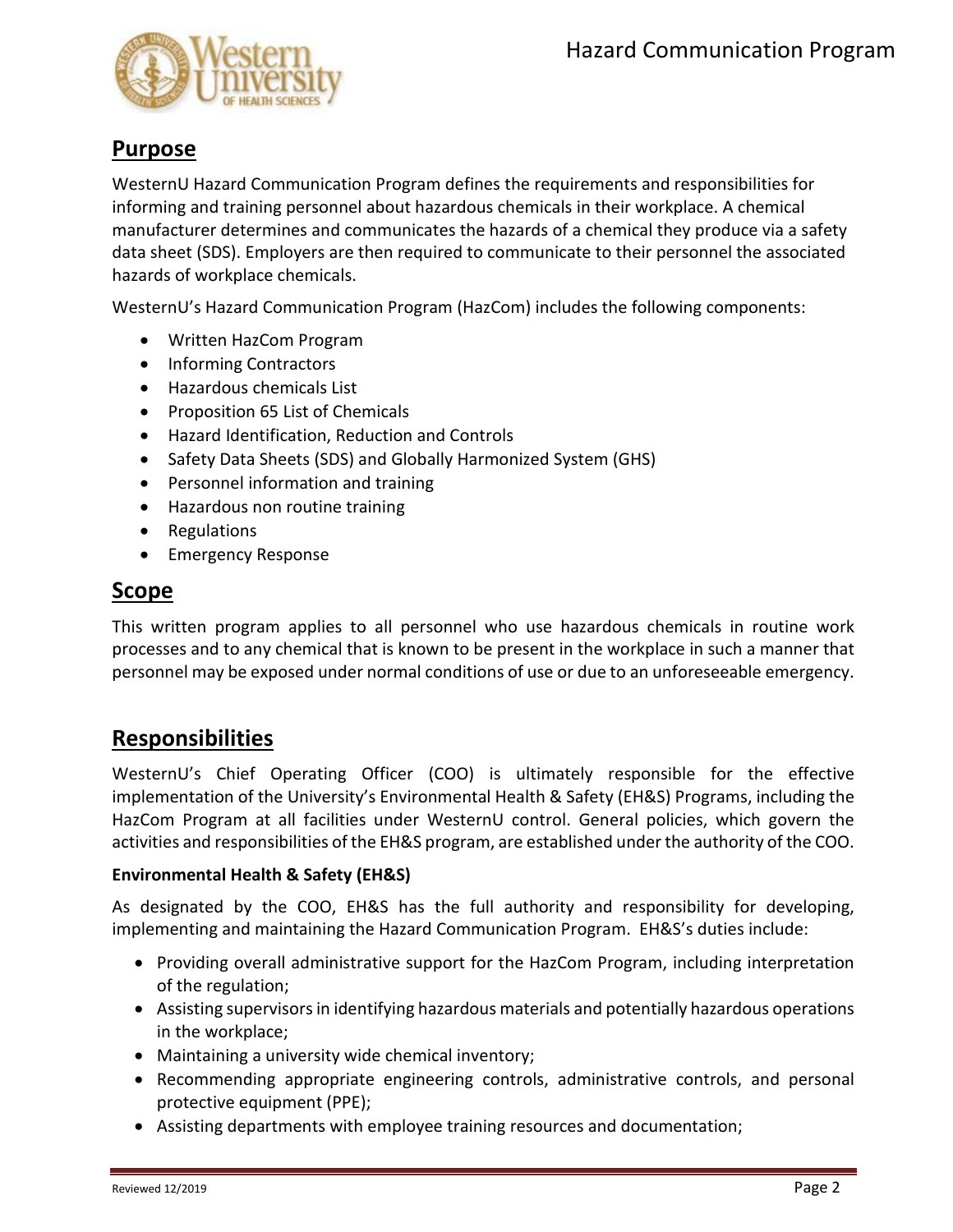

- Providing assistance with determining the hazardous properties of chemicals for which SDSs may not be available;
- Conducting periodic audits of work area compliance activities;
- Conducting environmental monitoring upon request to determine employee exposures;
- Providing guidance and technical assistance on chemical purchasing, labeling, use, and storage, and disposal of chemicals.
- Reviewing and updating the written program as needed and evaluating the overall effectiveness of the program.

#### **Department Heads, Supervisors and Principal Investigators (PI)**

These personnel have the primary responsibility for ensuring that the HazCom program is implemented and followed in their particular areas of responsibility. They must be knowledgeable of the program requirements and ensure compliance with the program. Their specific duties include:

- Identifying the hazardous materials present in the work area;
- Maintaining an accurate inventory list of hazardous chemicals, including access to SDSs;
- Providing EH&S with a current inventory of all hazardous materials;
- Verifying that all hazardous material containers are properly labeled;
- Verifying that all hazardous materials labels are compliant;
- Ensuring all chemicals are being stored in accordance with the manufacturer recommendations;
- Providing training to employees on the hazards that they may be exposed to, including physical hazards, health hazards, safe handling procedures, and emergency procedures for hazardous materials;
- Report any accidents, incidents (including near misses), and unsafe conditions to EH&S at [ehs@westernu.edu](mailto:ehs@westernu.edu) or via the [TDX Portal.](https://support.westernu.edu/TDClient/1848/Portal/Requests/ServiceCatalog?CategoryID=13526)

#### **Personnel**

Personnel are responsible for following the requirements of the written program. This involves:

- Reviewing, understanding, and following the requirements of the written HazCom program
- Completing the initial online HazCom training and participating in department-specific training, including the review of labels and SDSs prior to working with hazardous chemicals
- Knowing the hazards and precautionary procedures for hazardous chemicals used in the work area
- Following safe work practices, standard operating procedures (SOPs) and wearing proper PPE when working with hazardous chemicals
- Immediately reporting accidents, incidents (including near misses), and unsafe conditions to your supervisor and to EH&S at [ehs@westernu.edu](mailto:ehs@westernu.edu) or via the [TDX Portal.](https://support.westernu.edu/TDClient/1848/Portal/Requests/ServiceCatalog?CategoryID=13526)

## **Informing Contractors**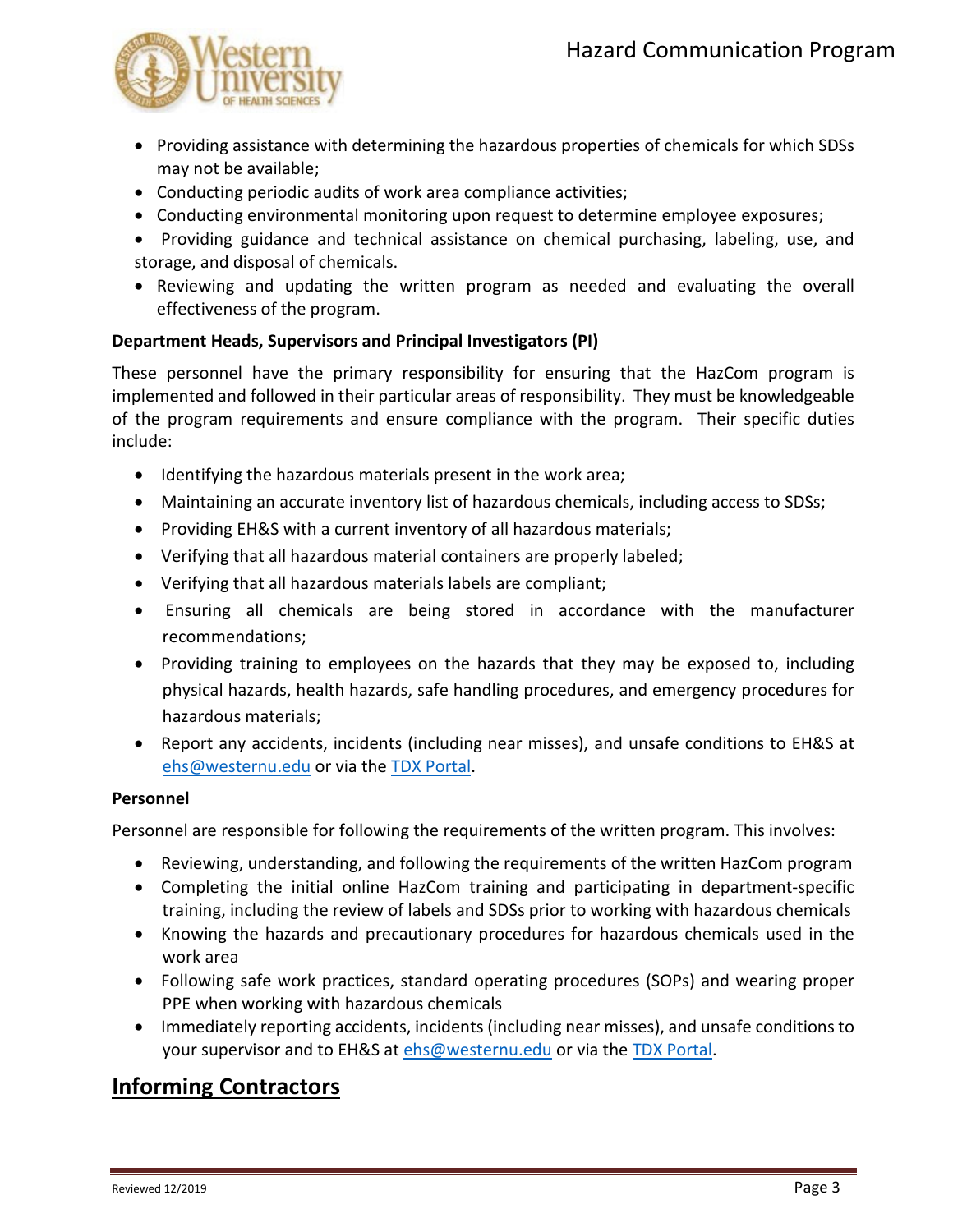

Contractors working on WesternU property are responsible for compliance with the Hazard Communication Standard under their own Program. They are also required to provide the project manager/inspectors with SDSs for the hazardous materials they will be using and measures they will employ to minimize exposure of WesternU personnel to those materials. To ensure contractors work safely at WesternU, and to protect members of the WesternU community from chemicals used by outside contractors, the project manager is responsible for giving and receiving the following information to and from contractors:

- a copy of their written HazCom Program, upon request
- onsite copies of SDSs for these products, upon request
- hazardous substances to which contractors may be exposed while on the job site.
- precautions and protective measures the contractors may take to minimize the possibility of exposure.

## **List of Hazardous Substance**

EH&S maintains a chemical inventory database for all chemicals present at WesternU. All departments are required to submit their current chemical inventory annually. Contact EH&S at [ehs@westernu.edu](mailto:ehs@westernu.edu) or 909-469-8231 to obtain further instruction for completing the chemical inventory.

## **Proposition 65 chemicals**

EH&S is responsible for obtaining updates of Proposition 65 listed chemicals and providing new information to affected personnel. In the case of newly added chemicals to the Proposition 65 list, warning requirements take effect 12 months from the date of being added to this list.

An updated list of chemicals known to the state of California to cause cancer or reproductive toxicity is available at: [http://www.oehha.ca.gov/prop65/prop65\\_list/Newlist.html.](http://www.oehha.ca.gov/prop65/prop65_list/Newlist.html)

## **Hazard Identification Reduction and Controls**

#### **Hazard Identification**

Supervisors shall assess the workplace to determine if hazardous materials are present, or are likely to be present, which necessitate the use of PPE having fewer hazardous materials in a work area lowers the risk for exposure.

#### **Hazard Elimination/Substitution/Reduction**

Supervisors shall determine if the use of a hazardous material is necessary, and consider using a less hazardous substitute, whenever possible. An example might be to substitute an oil-based paint for one that has low Volatile organic compounds (VOCs) and is more environmentally friendly.

#### **Engineering Controls**

When hazards cannot be completely eliminated or reduced below acceptable exposure limits, engineering controls shall be considered and implemented whenever possible to eliminate or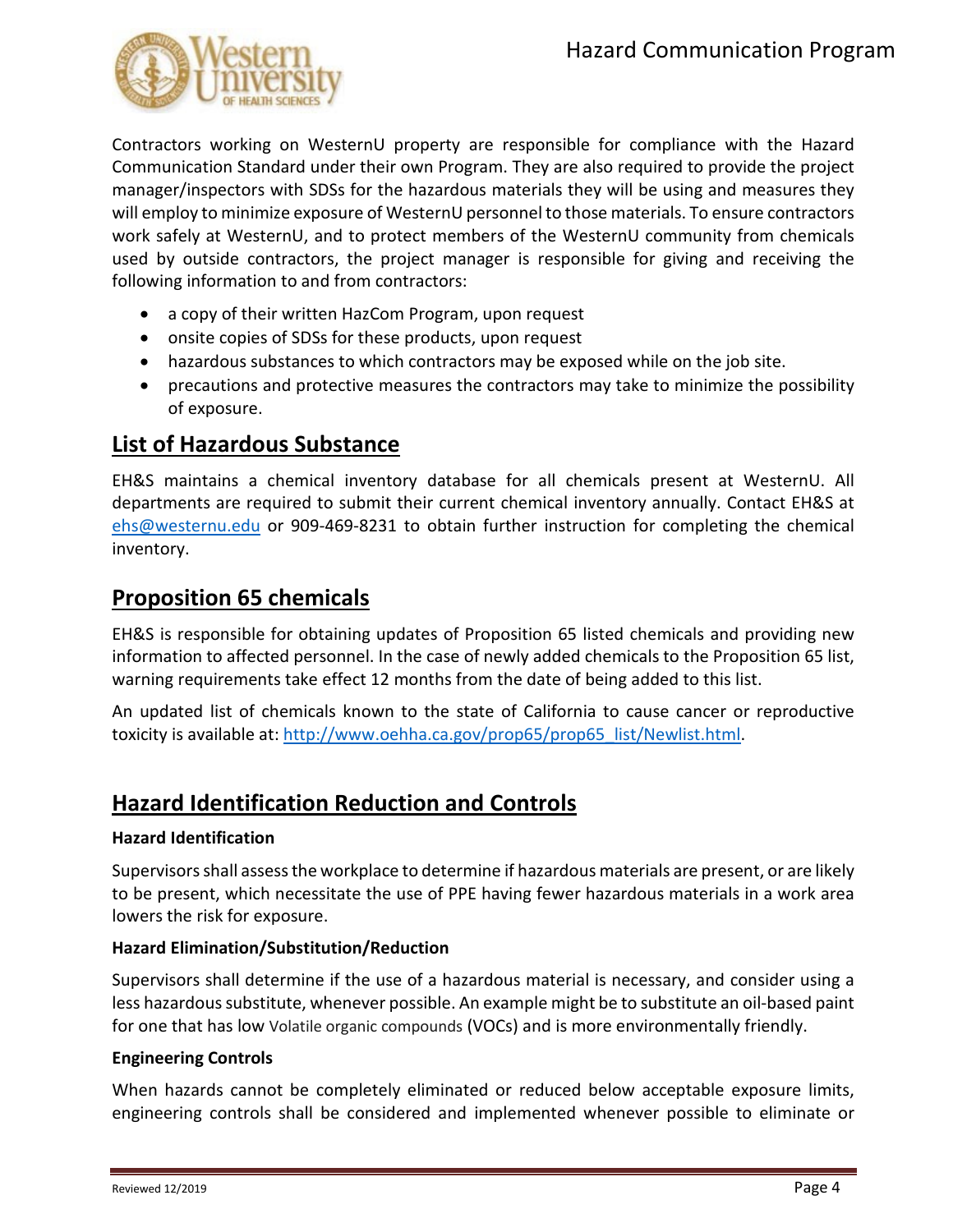

reduce the risk of exposure to employees. An example of an engineering control would be the use of a laboratory fume hood to draw airborne contaminants away from a worker's breathing zone.

#### **Administrative Controls**

When hazards cannot be completely eliminated or reduced below acceptable levels after considering elimination, substitution and engineering controls, administrative controls shall be considered and implemented, whenever possible. An example of an administrative control would be task rotation for the purpose of reducing one's exposure to hazardous materials.

#### **Personal Protective Equipment (PPE)**

Personal protective equipment is the last line of defense against workplace hazards and should only be considered after it has been determined that elimination/substitution/reduction, engineering and administrative controls are not feasible. An example of PPE would be the use of a powered air purifying respirator (PAPR) to filter out airborne contaminates.

## **Safety Data Sheets (SDS) & Global Harmonized System (GHS)**

Safety Data Sheets (SDS) contain hazard and precautionary information for hazardous materials as required by the Hazard Communication Standard should be available for each hazardous material in the workplace. The most current SDS supplied by the chemical manufacturer or distributor should kept on file, and made accessible to all employees, their representatives, and contractors for viewing or copying during each work shift. Paper or electronic copies of SDSs shall be maintained either in individual workspaces or centrally within the department.

SDSs are broken down into 16 sections:

- Section 1: Identification;
- Section 2: Hazard(s) Identification;
- Section 3: Composition/Information on Ingredients;
- Section 4: First aid measures;
- Section 5: Fire-fighting measures;
- Section 6: Accidental release measures;
- Section 7: Handling and Storage;
- Section 8: Exposure Controls/Personal Protection;
- Section 9: Physical and Chemical Properties;
- Section 10: Stability and Reactivity;
- Section 11: Toxicological Information;
- Section 12: Ecological Information;
- Section 13: Disposal Considerations;
- Section 14: Transport Information;
- Section 15: Regulatory Information; and
- Section 16: Other Information, including date preparation or last revision

#### **Labels**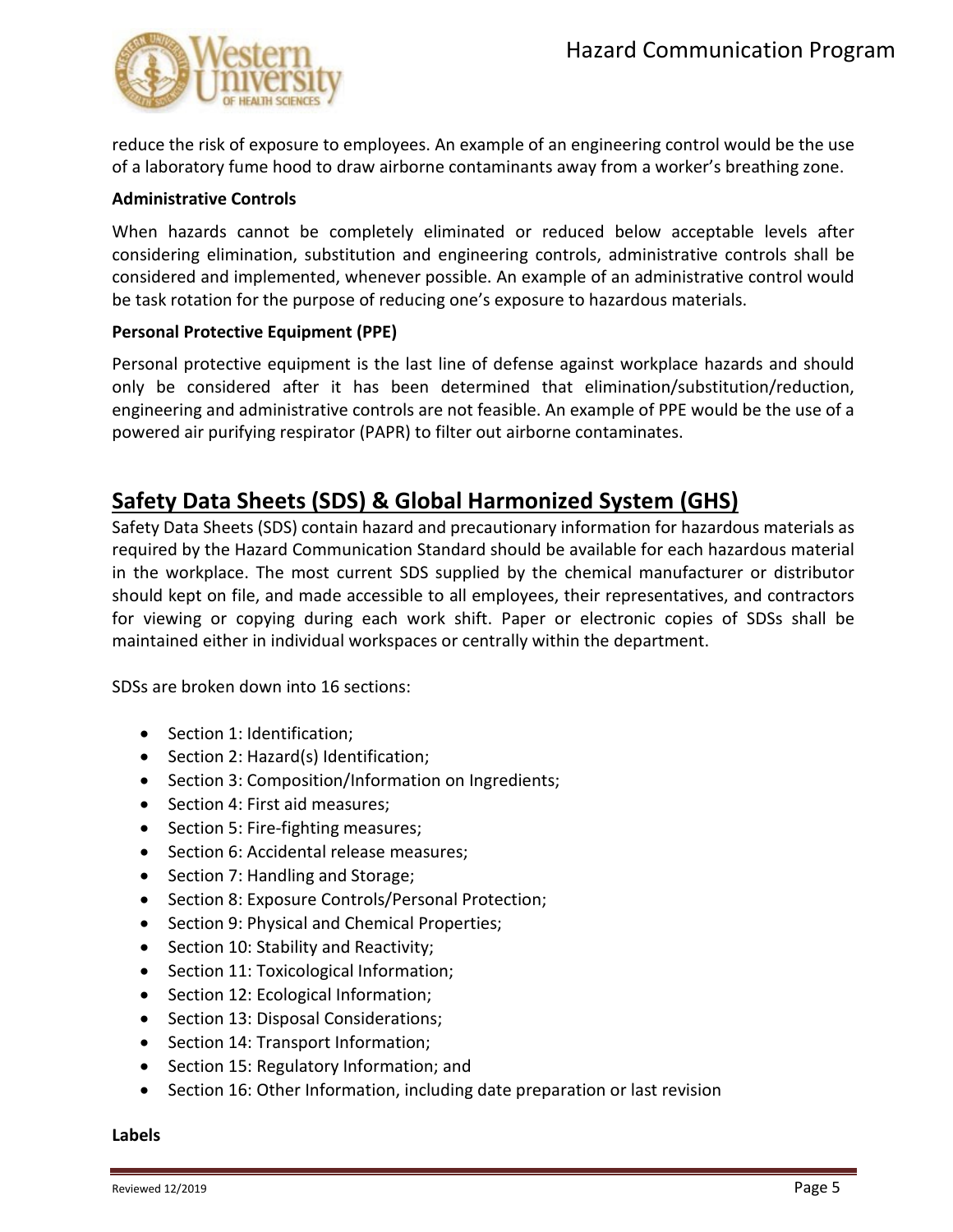

WesternU requires that all chemical and/or product containers used by WesternU personnel are subject to the labeling requirements of the Hazard Communication Standard. Chemical containers, both hazardous and non-hazardous, must be checked to ensure that they are properly labeled upon arrival from the manufacturer. Incorrectly labeled containers must be corrected immediately or immediately returned to the manufacturer or vendor. WesternU prohibits the defacing or removal of labels on materials obtained from manufacturers. Labels must be legible, in English, and prominently displayed on the container. If applicable, the supervisor will arrange for additional labels, signs, and other warnings to be printed in other languages as needed.

Original and secondary containers of hazardous materials must be properly labeled with GHS compliant labels. Portable containers do not need to be labeled if the hazardous chemical will be under the control of and used only by the person who transfers it from the labeled container and only within the work shift which it is transferred. Each supervisor will ensure that all containers have either the original manufacturer's label or a supplemental label that includes the following:

- Product Identifier
- Signal Word
	- o Danger Used for Severe Hazards
	- o Warning Used for Less Severe Hazards
- Hazard Statement(s) Describe the nature of the chemical's hazard(s) including, where appropriate, degree of hazard
	- o Causes for serious eye damage
	- o Toxic if swallowed
	- o Toxic to aquatic life with long lasting effects
	- o May cause allergy or asthma symptoms or breathing difficulty if inhaled
	- o Fatal if inhaled
	- o May cause drowsiness or dizziness
- Precautionary Statement(s) Describes the various measures that should be taken to protect health and safety
	- o Keep away from heat/sparks/open flames/hot surfaces
	- o Do not spray on an open flame or other ignition source
	- o Avoid contact during pregnancy/while nursing
	- o Wash hands thoroughly after handling
	- o In case of inadequate ventilation, wear respiratory protection
	- o Keep cool. Protect from sunlight
- Name, address, and telephone number of the chemical manufacturer or other responsible party

Specific information on each noted hazardous chemical can be obtained by reviewing the Safety Data Sheet (SDS) the online database on the EH&S website or any University desktop by going to: <https://go.sitehawk.com/Default.aspx>

If anyone is potentially exposed to a chemical whose identity is a trade secret and a medical professional (nurse or doctor) determines there is a medical emergency, then a manufacturer's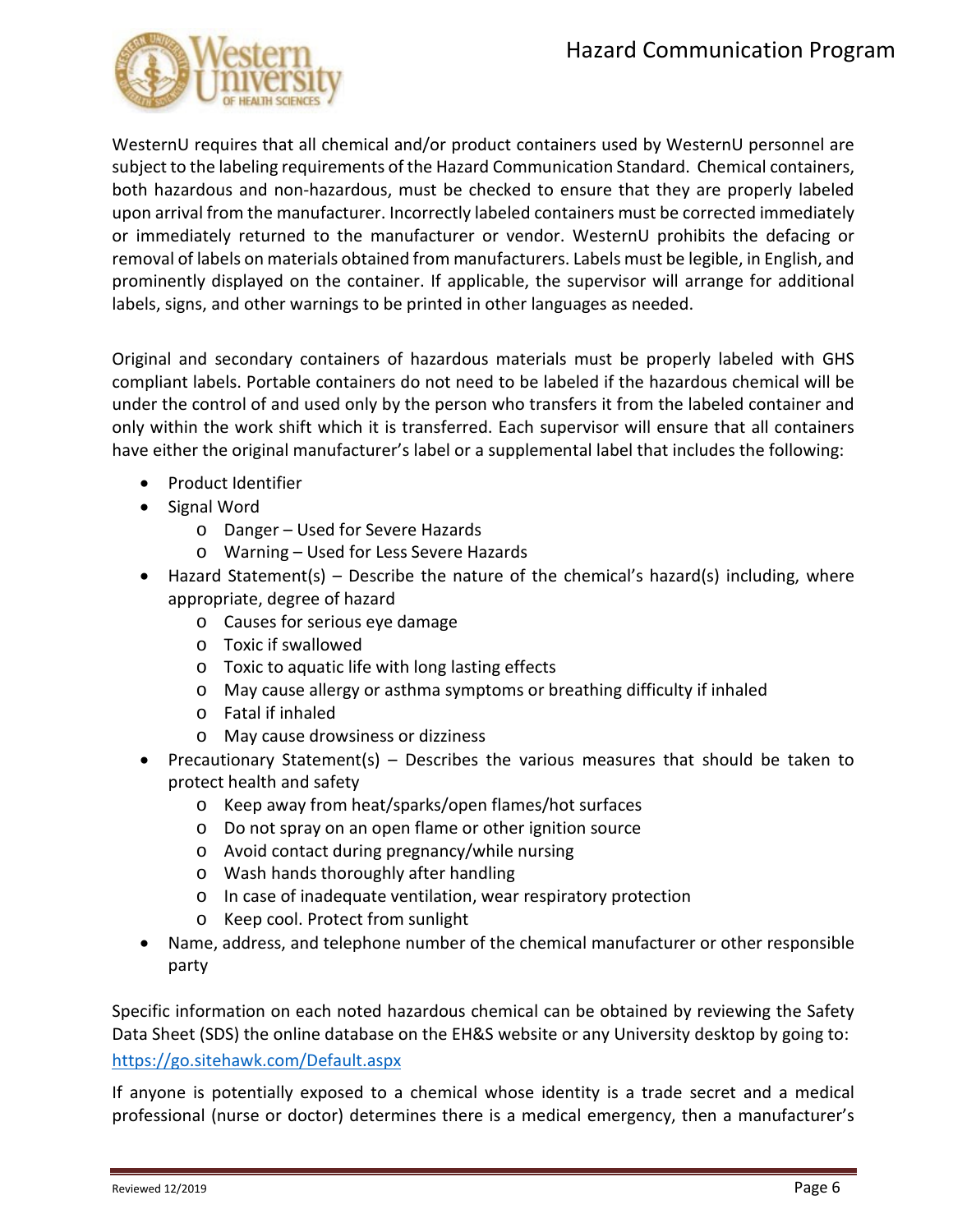

representative must provide that information to the medical professional for treatment purposes in accordance with CCR Title 8, [Section §5194\(i\)\(3\)\(D\)\(2\).](https://www.dir.ca.gov/title8/5194.html)

Hazardous Waste tags need to be placed on the waste containers prior to submitting a TDX – Waste Disposal Request form.

Appendix A: - Global Harmonized System (GHS) Chart

## **Personnel Information and Training**

WesternU personnel, volunteers, students, or visitors who use hazardous chemicals are required to complete a Hazardous Communication or equivalent health and safety training course. Training on hazardous materials in the work area is required at the time of their initial assignment, and whenever a new chemical hazard is introduced into their work area. Retraining or supplemental training shall be provided after an injury, serious incident or near miss. Contact EH&S for guidance when developing or providing training for employees in your work area.

Hazardous materials information and training shall consist on the following:

- The requirements of the hazard communication regulation, including the personnel' rights under the regulation
- Departmental operations where hazardous materials are present;
- Location and availability of the written HazCom Program, including the list of hazardous materials and SDSs;
- Proper handling and storage of the material;
- Exposure recognition and control;
- How to read SDSs to obtain hazard information;
- How to read a Container label and understand the content;
- Methods to detect the presence of hazardous materials in the workplace (alarms, odors, etc.);
- Measures personnel need to put into practice to reduce or prevent exposure to these hazardous substances by engineering controls, work practices, and use of personal protective equipment
- Emergency and first-aid procedures to follow if exposed to hazardous substances
- The location and interpretation, if needed, of warning signs or placards to communicate that a chemical known to cause cancer or reproductive toxicity is posted in the workplace.
- Where applicable, training is conducted in languages other than English.

Supervisors are required to provide site specific training on specific hazards which their personnel may encounter in the workplace. In addition, supervisors are required to provide personnel with additional training when a new hazard is introduced into the workplace or whenever they might be exposed to hazards at another university work site. Training must be documented, and records must be retained for the entire length of employment. Records for approved computer-based training will be documented and maintained electronically by EH&S.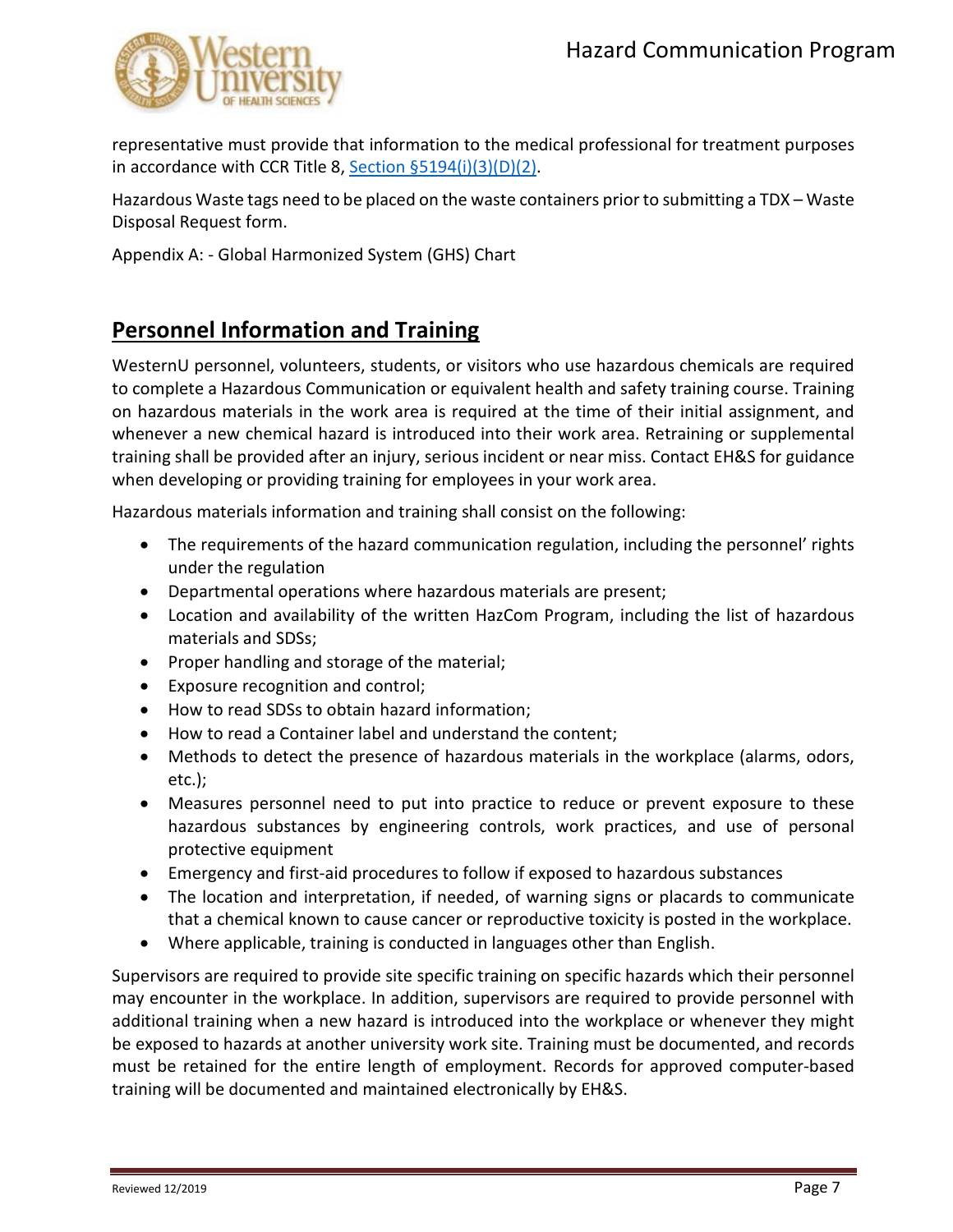

## **Hazardous Non-Routine Tasks**

Periodically, WesternU personnel are required to perform hazardous non-routine tasks. Prior to beginning work on a project, personnel will be given information by his/her supervisor regarding hazards to which they may be exposed. EH&S is available to assist supervisors in determining and providing the appropriate training to their personnel.

This information will cover:

- Specific Hazards
- Measures the university has taken to reduce the risk of these hazards, such as providing ventilation, ensuring the presence of other personnel, providing a respiratory protection programs, and establishing emergency procedures.

## **Regulations**

Applicable Regulations

California Code of Regulations, Title 8 Section 5194

Related Standard and Guidelines

- The Hazardous Substance list (CCR, Title 8, S339)
- Toxic and Hazardous Substance List (29 CFR, Part 1910, Subpart Z)
- California Air Contaminates List (CCR, Title 7, S5155)
- Threshold Limit Values for Chemical Substances and Physical Agents in the Work Environment, America Conference of Governmental Industrial Hygienist/National Toxicology Program, Annual Report on Carcinogens
- International Agency for Research on Cancer Monographs
- Safety Data Sheets (SDSs) are reproductive toxicants or cancer-producing substances
- Chemicals Known to the State of California to Cause Cancer or Reproductive Toxicity (Prop 65 – CCR, Title 22, S12000)

### **Emergency Procedures**

The range and quantity of hazardous materials used at the university requires planning to respond safely in case there is a chemical spill or release. General guidelines when addressing concerns related to accidental spills of hazardous materials and exposure control can be found within the university's Chemical Hygiene Plan or by contacting EH&S at [ehs@westernu.edu](mailto:ehs@westernu.edu) or 909-469-8231.

If the spill is too large to contain and clean up, immediately call 911.

## **Program Evaluation**